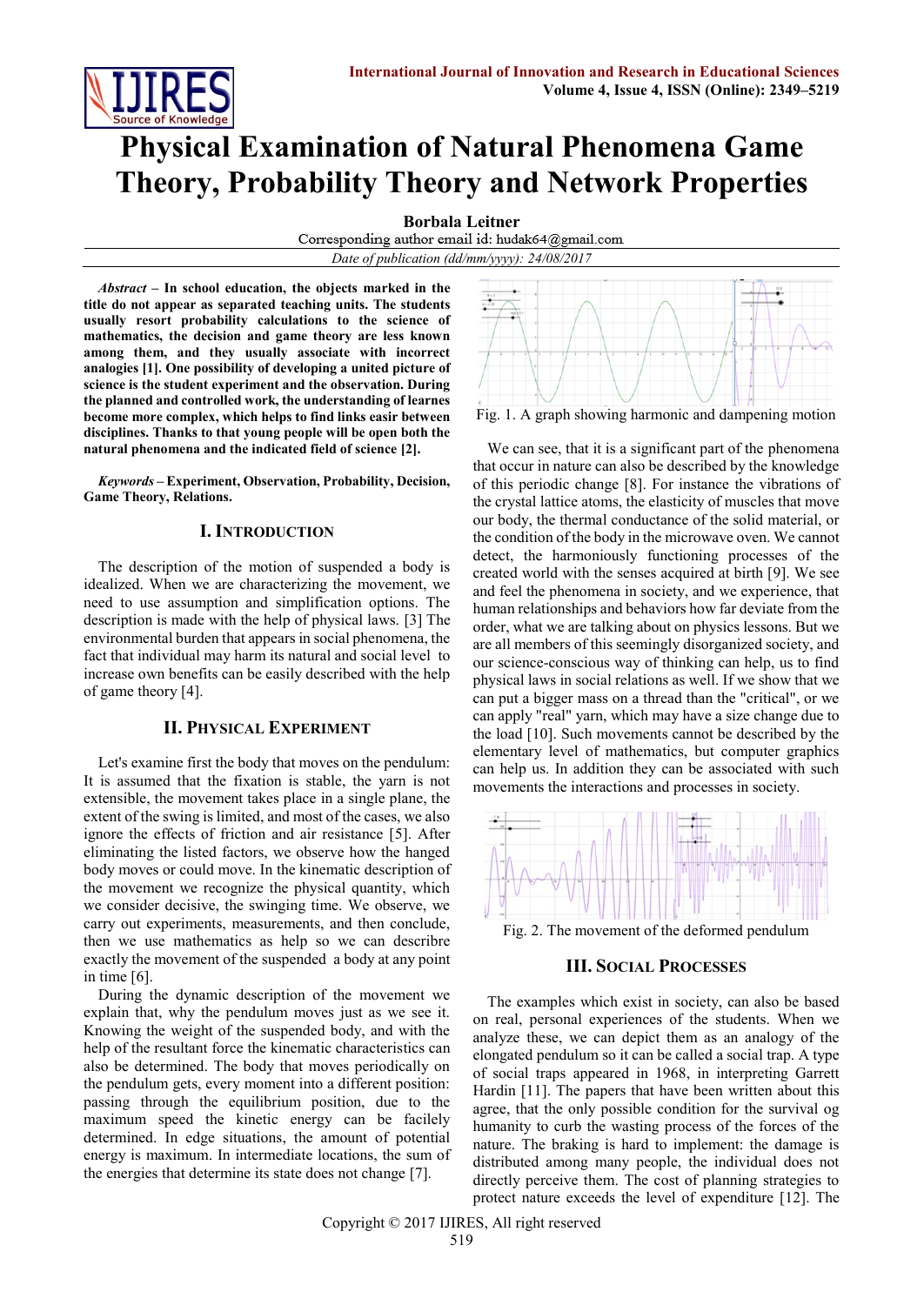

basic condition for avoiding the trap lies in its recognition. The recognitions, the first step in a process, its main element is the flow of information; the feedback about the possibility of damage; creating and maintaining coalitions between individuals and social groups; and the proper form of central regulation [13]. For students in science education, our task is to help to understand the natural and social environment, and to form and develop the conscious mindset. The parallels between the two areas are shown by the following examples.

## **IV. PRESENTATION OF THE EXPERIMENTS AND RESULTS**

#### *Science:*

The experimental layout used in this example it was a stand, stretchy yarn, and some hanging weights. The task is to observe the movement of the swinging pendulum by the increasing loads. In the experiment, the observation of the movement is helped with electronic recording, its analysis can be conducted by electronic simulation.



Fig. 3. Movement of the hanged body by changing the load

The moving body carried out a specific type of movement [14]. As a function of the stretched yarn we expected, that we are confused and we will see irregular movements. However, the system is very interesting, by unpredictable manner, but moved within a closed interval defined with a given location coordinate. Movement was not explained by the change of parameters, it should also be as a factor, which we neglected during the analysis, due to its small size.

#### *Game Theory:*

The experiment was carried out with 74 pupils. By analyzing the basic situation, the students were autonomous in their decision in each situation. Starting position: You're on a study trip, and you can get to the designated meeting point by tram. You also want to buy food of your pocket money. You get into the passenger compartment of the tram, where on the ticket machine you can read the following:

#### *First Version:*

The ticket price is 300 HUF. We do not use a control system. Thanks to the honest customers that contributed to the cost of the trip. Do you buy a ticket for this trip? *Second Version:*

The ticket price is 300 HUF. Every twentieth tram is checked, and those, who do not have a ticket, will be punish by the amount equal to the ticket price. Do you a buy ticket for this trip?

#### *Third Version:*

The ticket price is 300 HUF. Every tenth tram is checked, and those, who do not have a ticket, will be punish by the amount of twice the price of the ticket, and it is recorded in the register of offenses. Do you buy tickets for this trip?

Responses can be evaluated by descriptive statistics, or the interaction between students and traffic controllers can be analyzed using game theory. According to the game theory analysis, the student and the transport company are the players. The game is nothing but a change of ticket, or failure to do so. The profits earned during game it means that students' money remains in your pocket, the loss is the payment of money. The game is two-player and complete information, a which a possible solution can be given by searching the saddle point. Figure 4 together with drawing the saddle point, shows related to individual situations the probability of an optimal decision from a strategic point of view and the gain so obtained. The diagram illustrates the interaction of the learner, and the propensity to purchase tickets, and as a result of the purchased ticket displays the paid of payout function.



Fig. 4. Ticket purchase propensity according to the degree of punishment (a, b) in addition according to the frequency of flights checked (c, d)

Based on game theory analysis, the need of buy a ticket, considering only the conditions above less likely works [15]. Although the extent of the punishment increases, increases the willingness to shift tickets, the proportion of the frequency of the checked fittings, yet it is keeps it low. In the decisions of the students involved in the experiment appear even other items, which cannot be interpreted merely on the basis of game theory [16]. The willingness to buy a ticket, based on the declaration of the students in your experiment it cannot be explained with the help of game theory model. Thus parameters were included in the decision-making process, which are not the rate of punishment, rather it can be explained by the related infringement procedure.



Based on a comparative analysis of the two experiments we can get closer to the explanation of the behavior. During the comparison, following the disclosure of common features, the expected and the observed deviation of the results, we list the possible causes.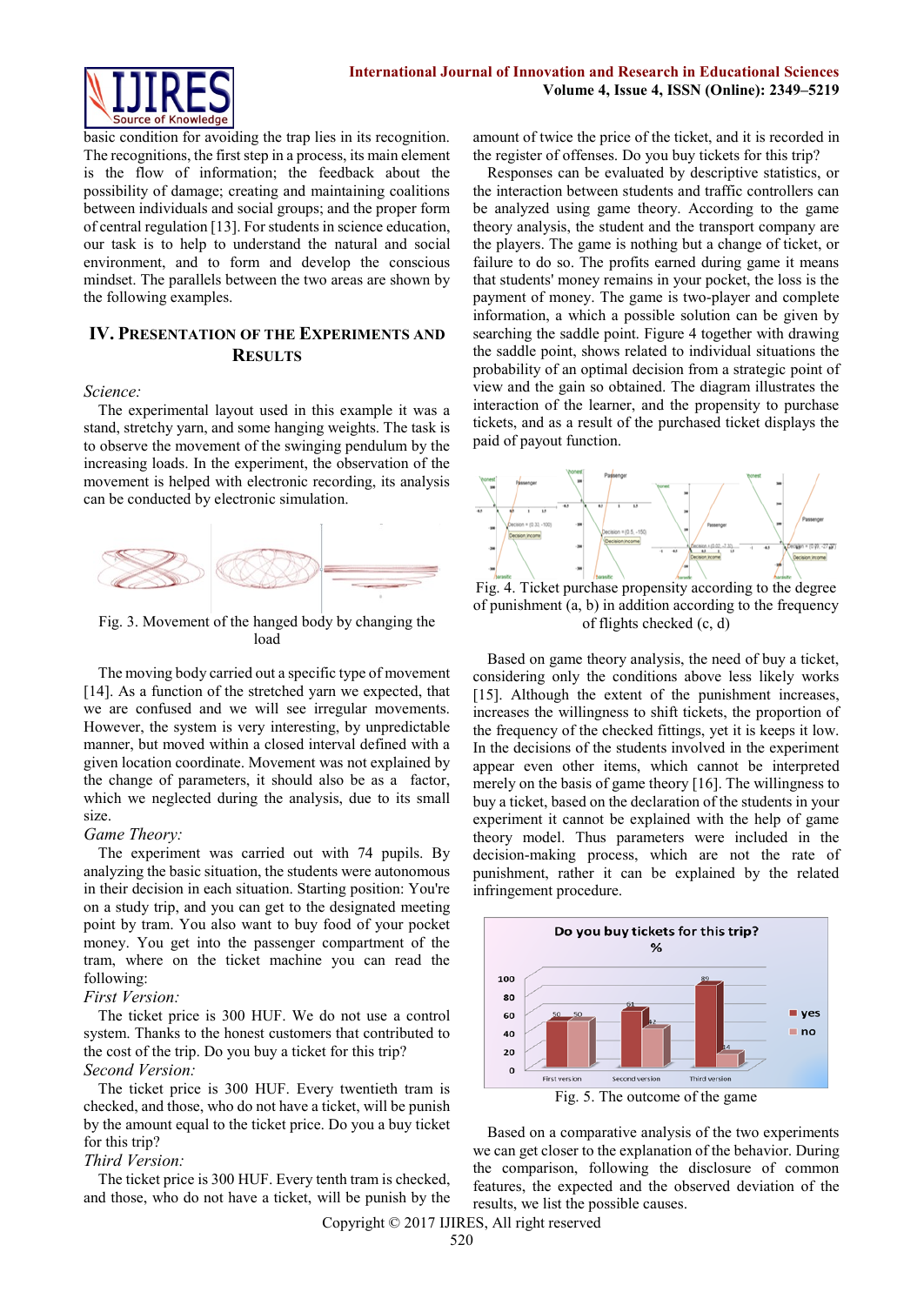

analogy, we observe the following similar components:

| Table 1. Parallels between game theory and experimental |
|---------------------------------------------------------|
| approach                                                |

| The game theory approach      | The science approach           |
|-------------------------------|--------------------------------|
| Purpose: To develop social    | Purpose: To develop natural-   |
| sensitivity                   | minded thinking                |
| Let's start with the example  | Let's examine a periodic       |
| of parasitic passengers.      | movement. Let us have a        |
| Suppose that there is         | pendulum, where the yarn is    |
| absolutely no or minimal      | not, or minimally extensible,  |
| punishment, and there are     | and the weight of the          |
| few passengers who want to    | plumment is small:             |
| travel without payment:       |                                |
| The maintainer of the         | The tension of the pendulum;   |
| transport does not spend      | Its elastic energy cannot be   |
| much money on the controll,   | measured, During the           |
| and punishment : Damages      | transformation of the          |
| cannot be measured. The       | potential, and the kinetic     |
| fuel and ticket prices are    | energy transformation is       |
| determined int he company's   | decisive.                      |
| money.                        |                                |
| If the number of parasites    | If the weight of the body      |
| increases, which could be     | hanged on the pendulum         |
| described with either a       | grows, which could be          |
| continuous function           | described with either a        |
|                               | continuous function            |
| a) Emergency, or              | a) Emergency, or               |
| b) A complete disorder        | b) A complete disorder         |
| occurs:                       | occurs:                        |
| In order to maintain heavier  | In order to maintain the       |
| transport punishment shall    | movement                       |
| be imposed, so you have to    | Stiffer yarn should be used,   |
| invest in the audit more      | Bbut so in the energy          |
| money, so in cash flow the    | transformation process the     |
| amount spent on the check,    | elastic energy change is       |
| penalty-recovery, and it will | displayed, and it will be      |
| be comparable magnitude as    | comparable magnitude as the    |
| the previous two:             | previous two:                  |
| If the number of parasites is | The pendulum is stretched,     |
| constantly increasing, the    | sustained deformation, then    |
| traffic will be unmanageable  | the motion is unverifiable and |
| at some point, then becomes   | becomes uncertain.             |
| unsustainable.                |                                |

In the experiment, the parameters did not include the impact of the air, the slip friction parameter of the suspension, and the dynamic effect of deformation considering the indefinable time and form. While the first factors are responsible for slowing motion- or changing the direction of motion, the dynamic effect causes unpredictability of the system. If any of these factors has a greater impact that the limit, the system breaks, falls or stops [17]. But due to the simultaneous effects in a given parameter range the fine balance of motion is granted.



Fig. 6. Animated presentation of dynamic motion, position-time function and speed-position function

In social interaction the human behavior can be transformed by some parameters, like the human weakness: thanks to the interaction of the entire medium, it looks more stable than excepted.

## **V. CONCLUSION**

Physical experiment and interaction with pupil jointly pointed out that, that the lack of preservation of the available natural resources-too much weight, too many parasites-upsets the balance and order of a system. If we extend the analogy to natural resources, we can understand that human activity, which is equivalent to the parasitic behavior for natural treasures may cause inpredictable consequences. As we have seen from the experiment, in a simple, and basically transparent, model, it happened that the outcome was different from the deterministically predicted result [18]. Nature, in comparison with man-made and prepared systems respond to errors better, because it is ensured by a network that is closely connected. Thanks to the interconnections of the existing network the survival chances of our environment are rising. Neverthless, because of the network's topology it should be awared, that despite the minor errors- too much weight, too many parasites-can not cause significant harm to nature, it is unprotected against coordinated, large-scale attacks- the example of forest fires. However on the basis of social interaction, it gives rise to optimism, that human behavior in relation to society or nature - shows signs which helps their dinamic survival.

#### **VI. SUMMARY**

The science experiment, social interaction-related gaming and responsibility for natural treasures, contains many common features. Although education does not provide a specific time frame, it may be advantageous for our future, if we take advantage of opportunity of the quality development of young people's natural and social responsibility. In addition, we can point to young science areas, such as decision theory, game theory, chaos theory or network science. There are very good opportunities for all of these in physics education.

#### **ACKNOWLEDGMENT**

I thank my students for active help in research, to help in translation and professional advices I. Leitner.

For Gy. Szabó and P. Pollner for professional help and advice.

I would especially like to thank my helpful students for the enthusiastic job.

"This study was funded by the Content Pedagogy Research Program of the Hungarian Academy of Sciences."

# **REFERENCES**

[1] C. D' Aspremont  $&$  L. Gevers,  $&$  Equity and the informational basis of collective choice," Review of Economic Sudies, 44, 199– 209, 1977.

Copyright © 2017 IJIRES, All right reserved